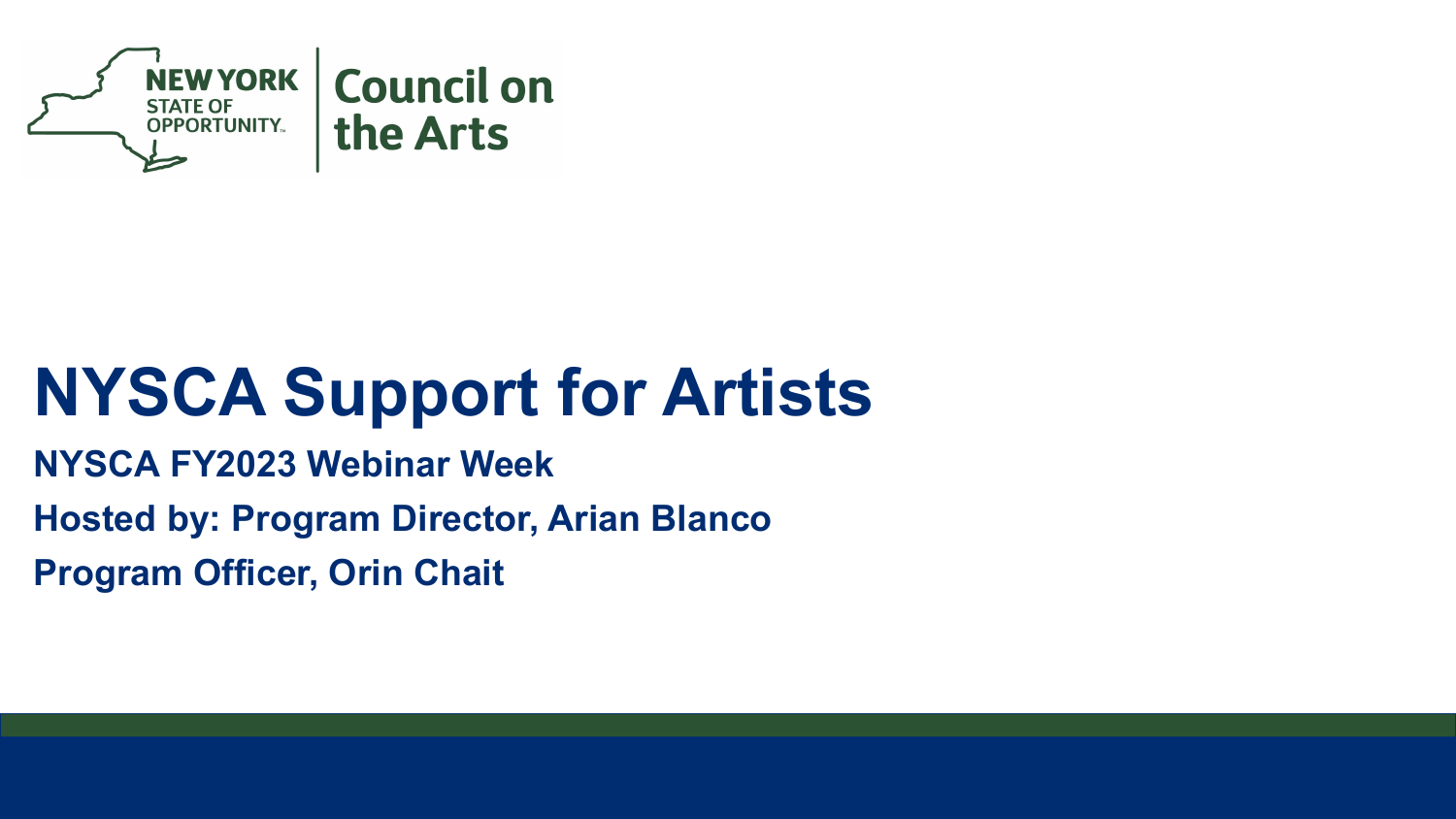### **Welcome!**

- All FY2023 **guidelines** and **application manual** can be found on the FY2023 Opportunities Page on the NYSCA website: <https://arts.ny.gov/FY2023FundingOpportunities>
- Our FY2023 Support for Artists Guidelines PDF can be found here:

[http://www.nysca.org/downloads/guidelines/FY2023/FY2023\\_G](http://www.nysca.org/downloads/guidelines/FY2023/FY2023_Guidelines_Artist_Support.pdf) uidelines\_Artist\_Support.pdf

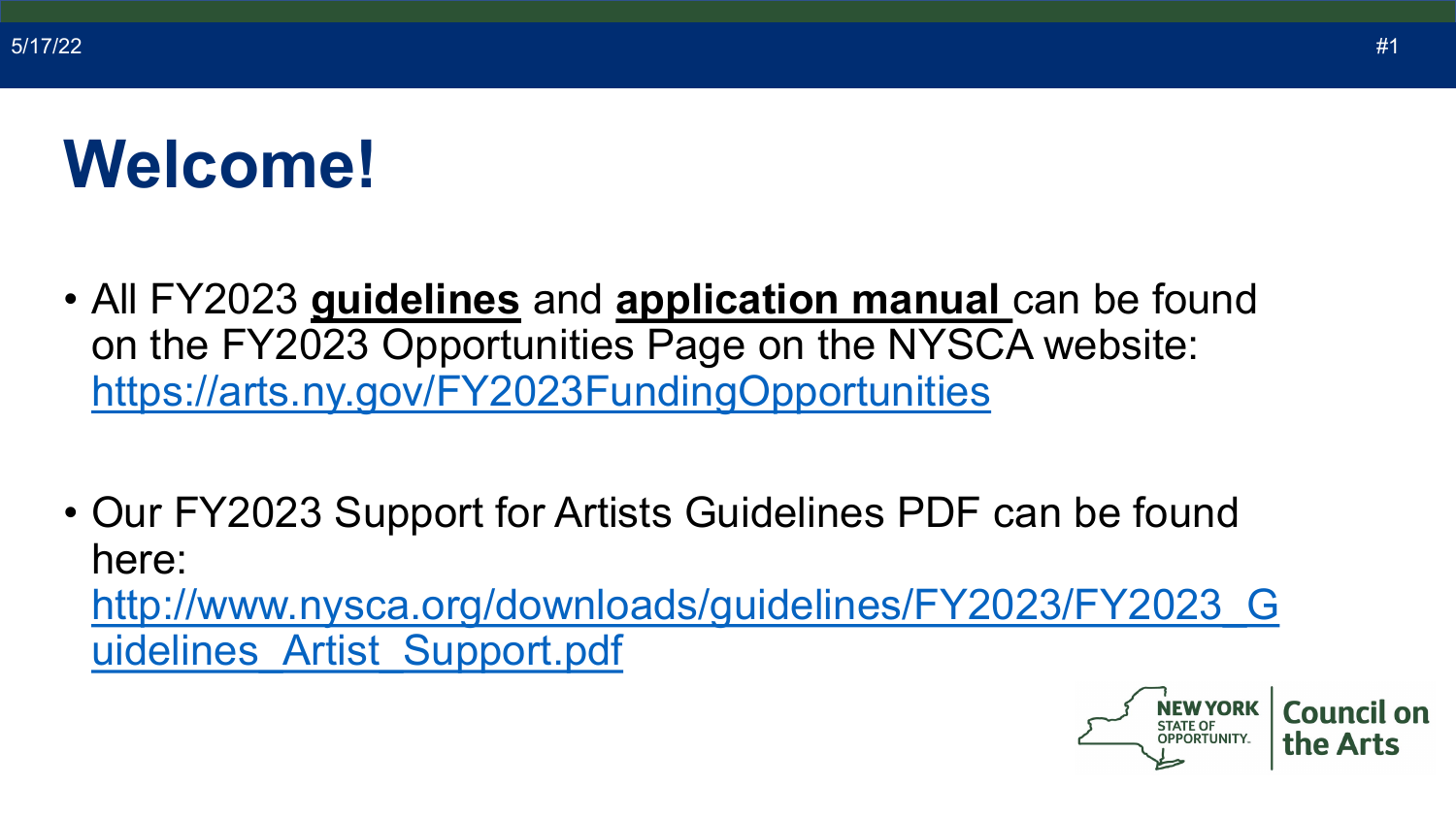# **NYSCA FY2023 Funding Overview**

- We are immensely grateful to Governor Hochul and our State Legislature for a record \$140 million investment in the arts
- Five NYSCA opportunities are currently open
- Capital Projects funding opportunity will open in Fall 2022

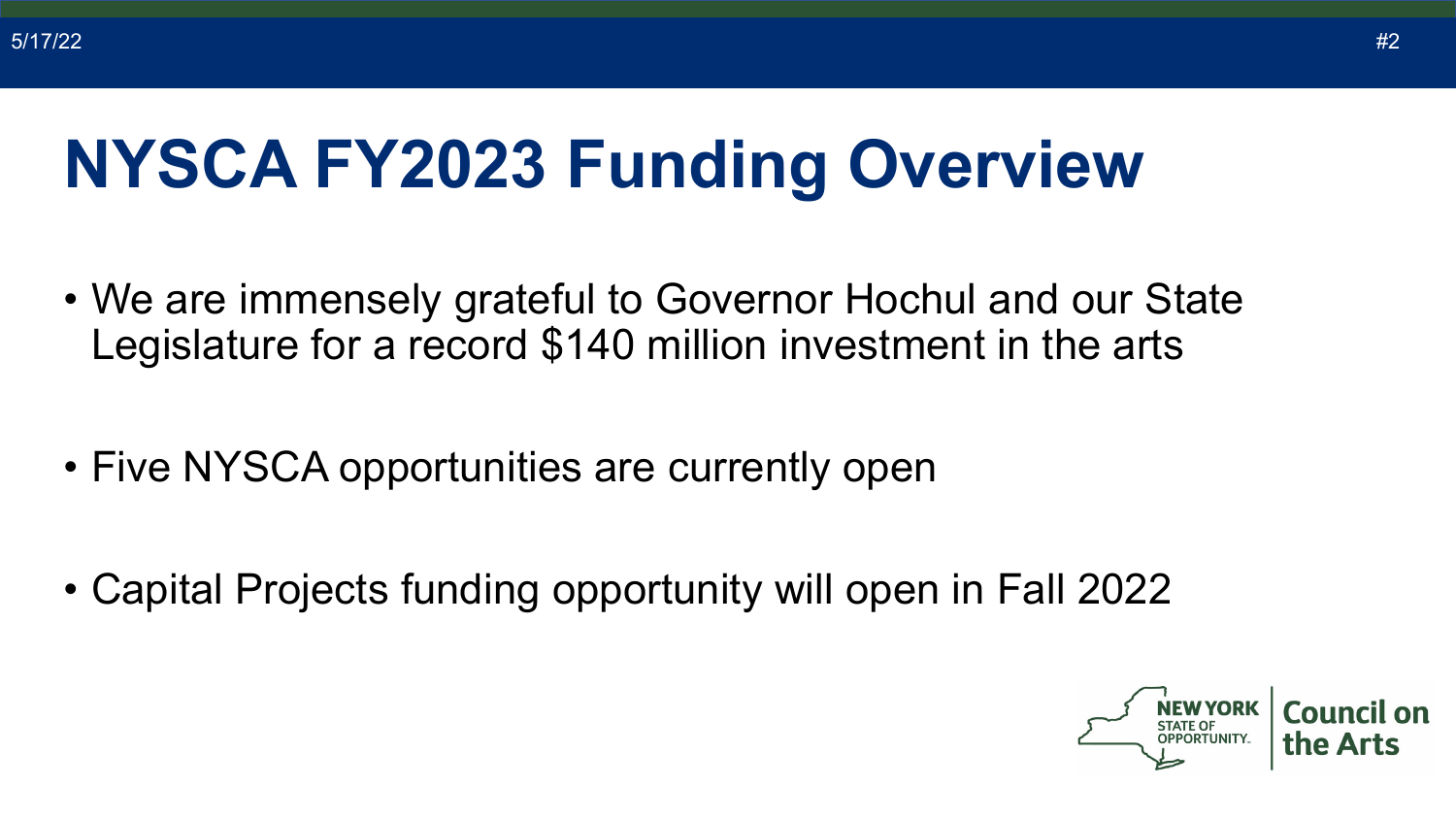# **Funding Overview**

The New York State Council on the Arts is committed to providing opportunities for artists, at all stages in their careers, to continue to develop and present their work.

#### **NYSCA Support for Artists seeks to:**

- Enhance the vibrant and diverse artistic voices of New York State-based art makers.
- Invest in projects that represent significant growth in the artistic development of individual artists.
- Strengthen the relationships between individual artists and the artistic goals and mission of the sponsoring or commissioning organization, as applicable.

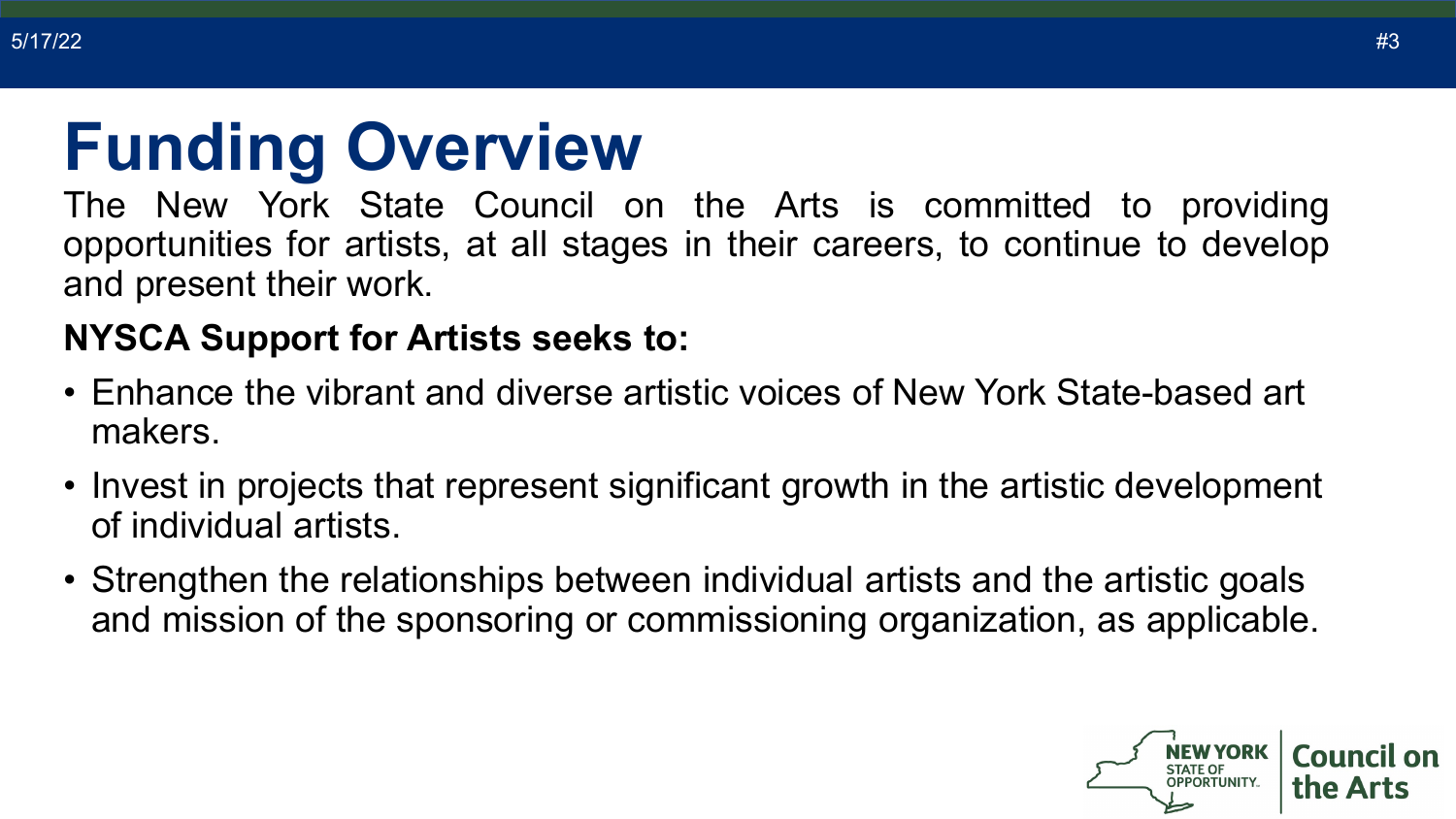### **Prequalification**

- Any organization serving as a fiscal sponsor must be Prequalified in the New York State Grants Gateway online portal at the application deadline to be eligible for funding.
- **Nonprofit organizations applying to NYSCA even if only serving as a fiscal sponsor must be prequalified to do business with New York State agencies before they can compete for State grants.** The process allows nonprofits to address questions and concerns prior to entering a competitive bid process.
- All sponsoring organizations must be Prequalified in the New York State Grants Gateway online portal at the application deadline to be eligible for funding from NYSCA. *Please note: This is a separate portal from the application portal.*
- Don't wait start this process now!

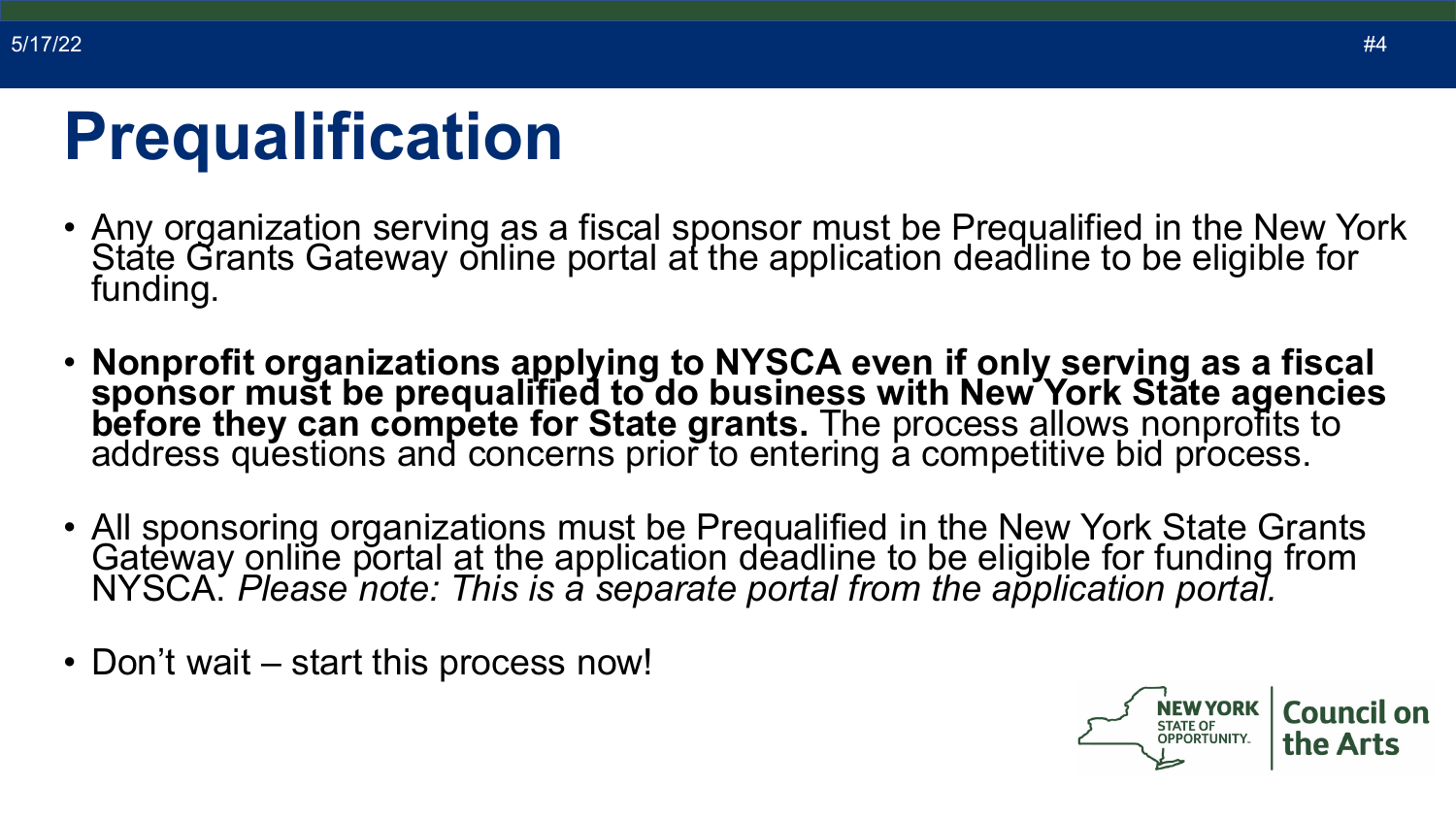## **Prequalification**

- **New Applicants:** Please begin the Prequalification process as soon as possible.
- **Returning Applicants:** Please be sure to check their vault status. *Hundreds of vaults are expiring in the next few months, please review your status today*.
- **Individual Artists:** Do no need to prequalify in Grants Gateway.
- If you have additional questions on the Prequalification requirement, please contact us at [help@arts.ny.gov](mailto:help@arts.ny.gov) or visit our website for more information.

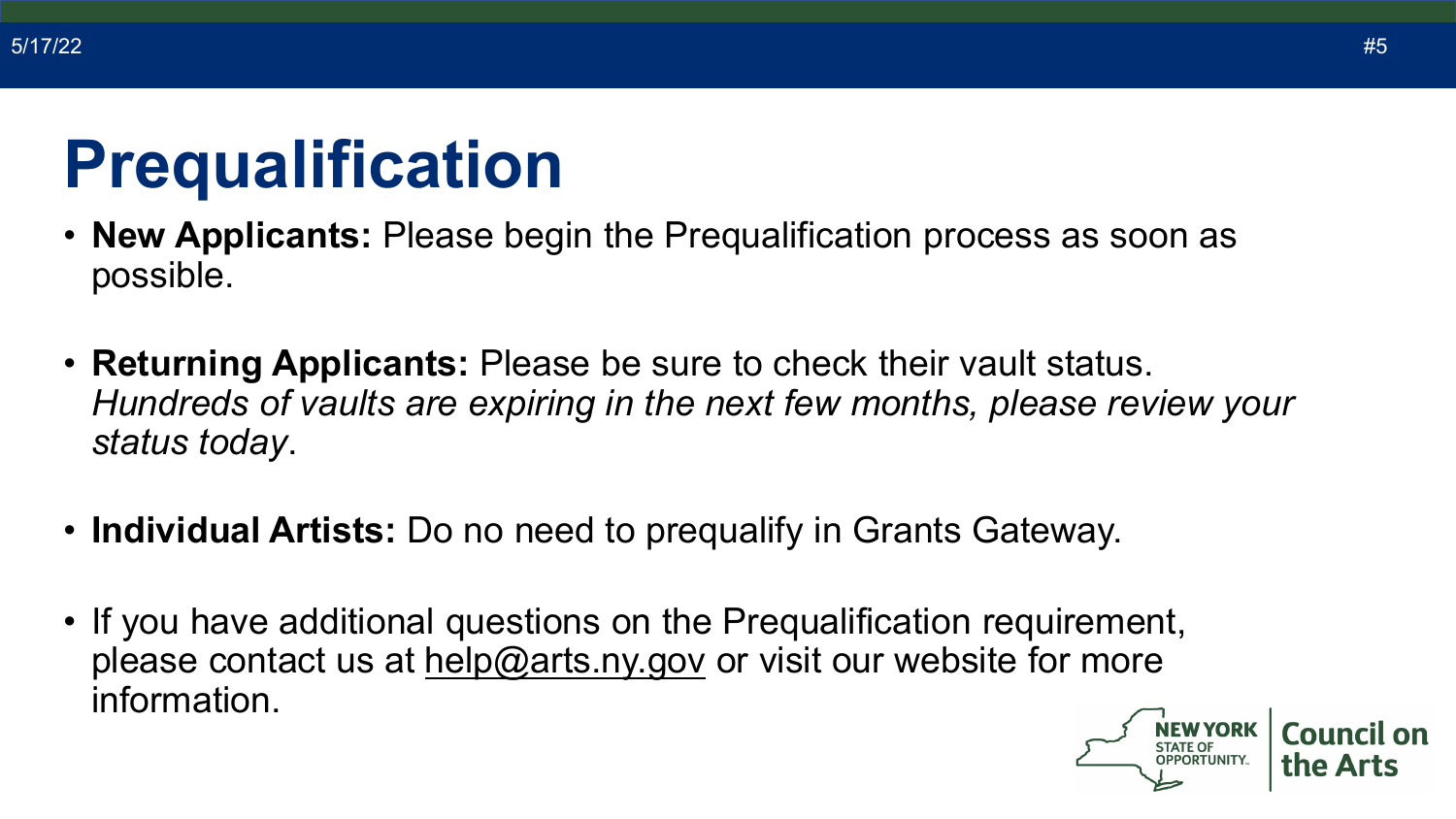# **Key Dates**

- Guidelines posted: **May 9, 2022**
- Application portal opens: **May 24, 2022**
- Application portal closes: **July 12, 2022, at 4PM**

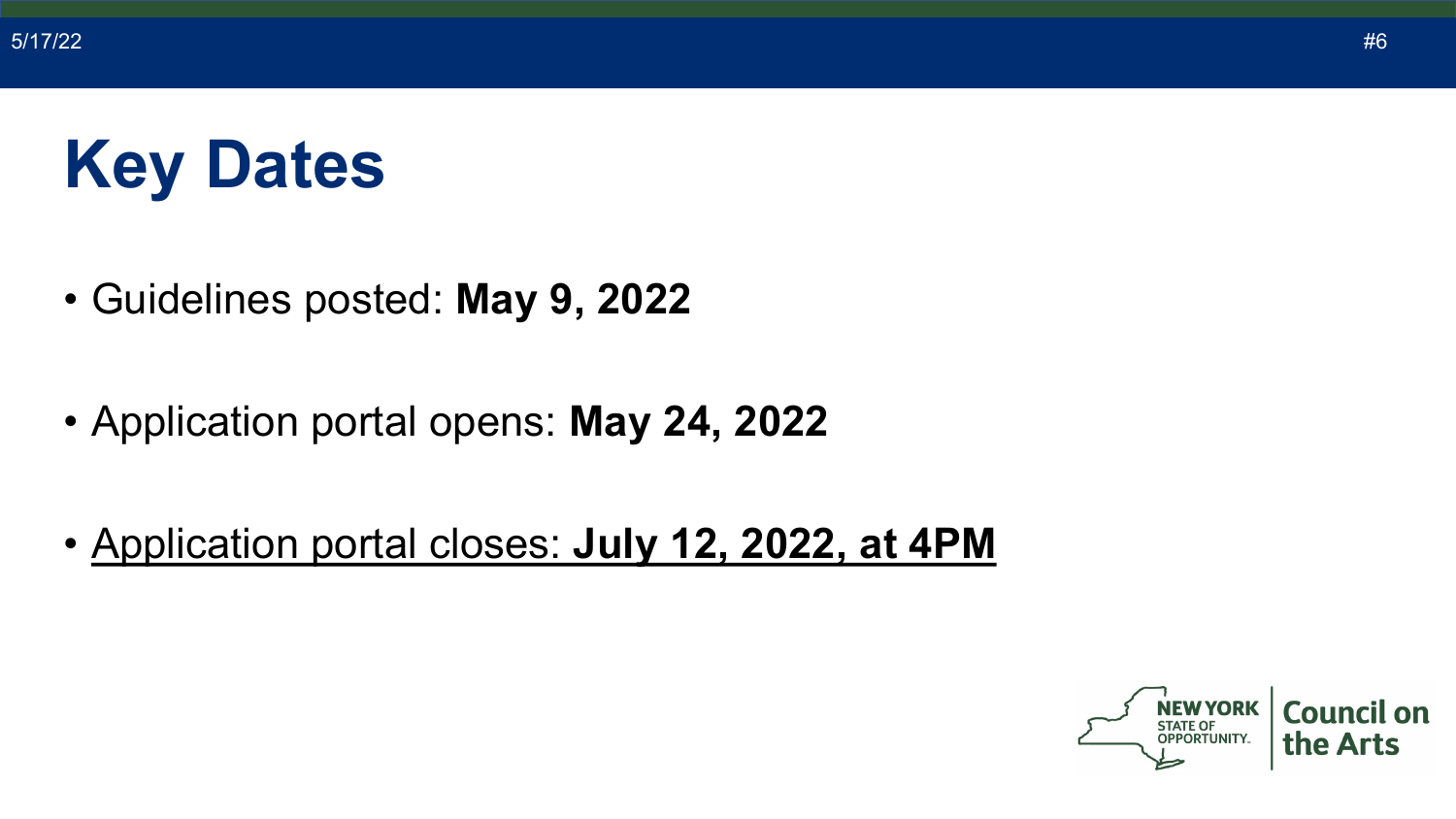# **NYSCA Support for Artists Overview**

For FY2023 artists may apply for a creative grant to NYSCA from the following artistic areas:

- Choreography Commissions
- Composer Compositions
- Film, Media, and New Technology
- Folk and Traditional Arts
- Interdisciplinary
- Literature
- Theater Commissions
- Visual Arts

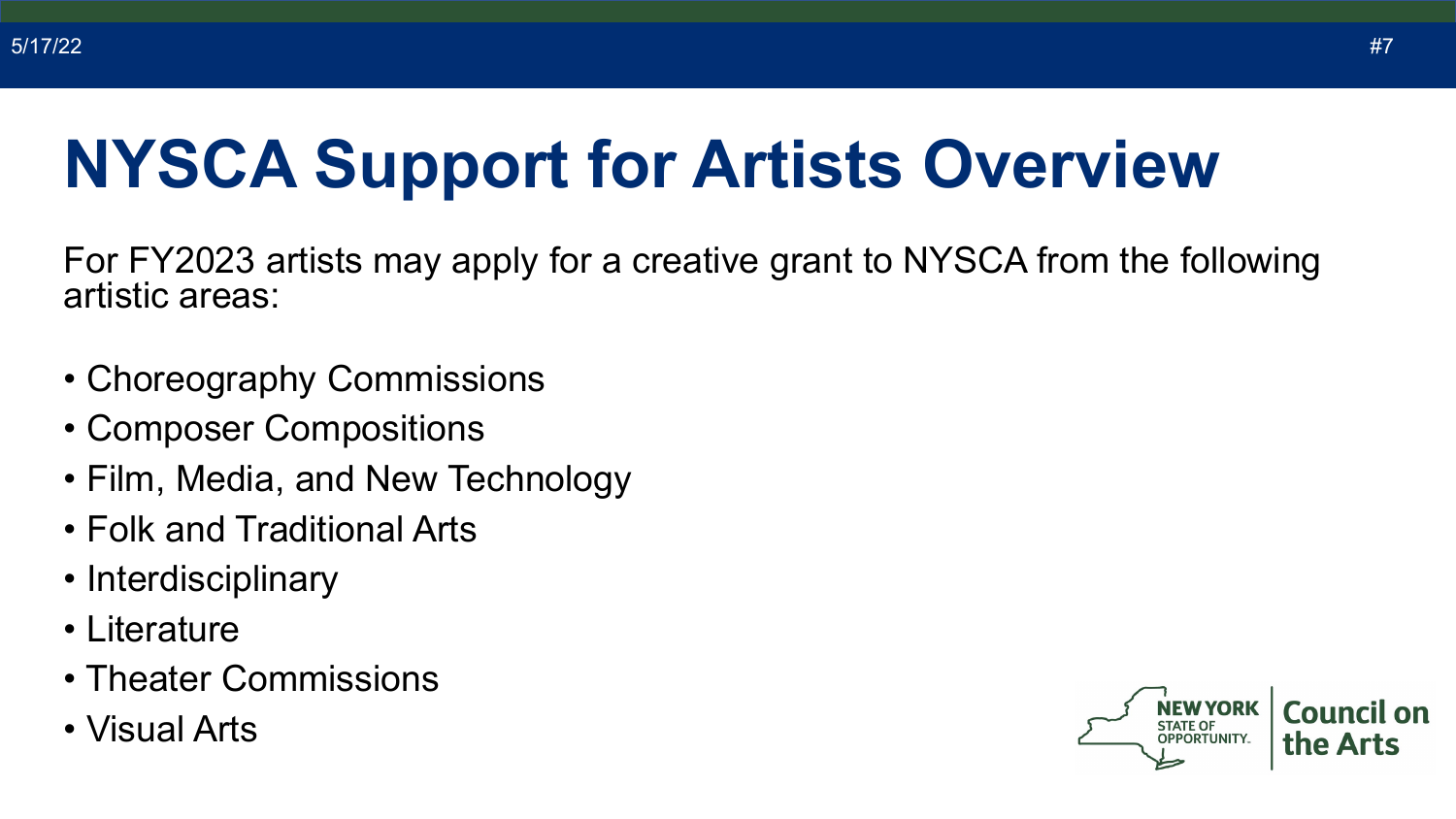# **NYSCA Support for Artists Overview**

*Awards will be \$10,000*

- While no matching amount is required, if the applicant proposes work that will require more resources than this grant can offer, the applicant should explain how they will be able to complete the work.
- Applicant Artist must be 18 or older and a New York State resident as of the application deadline.
- We fund a year out. Meaning applications made this year are for creative activities occurring next year.
- For questions, please contact Program Staff. View contact information here: <https://arts.ny.gov/contact>

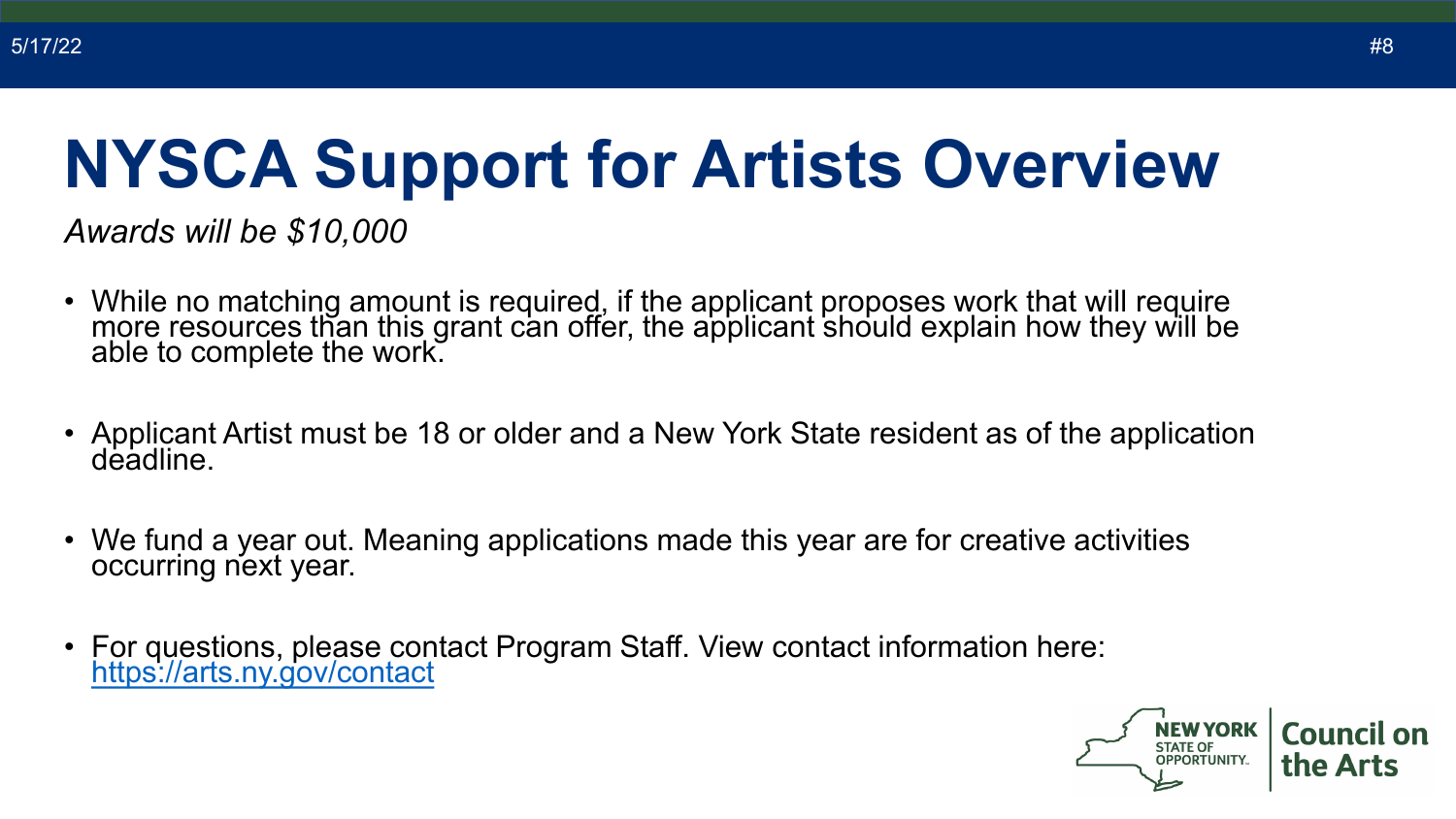# **Sponsoring Organization Responsibilities**

- As NYSCA cannot make grants directly to individuals, each applicant must be sponsored by an eligible New York State nonprofit organization.
- Grants are awarded to the sponsoring organization, which then directs the funds to the artist. Eligible fiscal sponsors are non-profit organizations incorporated or registered to do business in New York State.
- Such organizations must be fully Prequalified in the Grants Gateway.
- Sponsoring organizations may serve as fiscal agents and limit their role to receiving, disbursing, and reporting on grants. The sponsoring organization may alternatively provide additional fiscal, administrative and production services to the artists they sponsor.
- **Sponsoring organizations other than service organizations may request support for only one creative grant in each area of support per year.**



**Council on** 

the Arts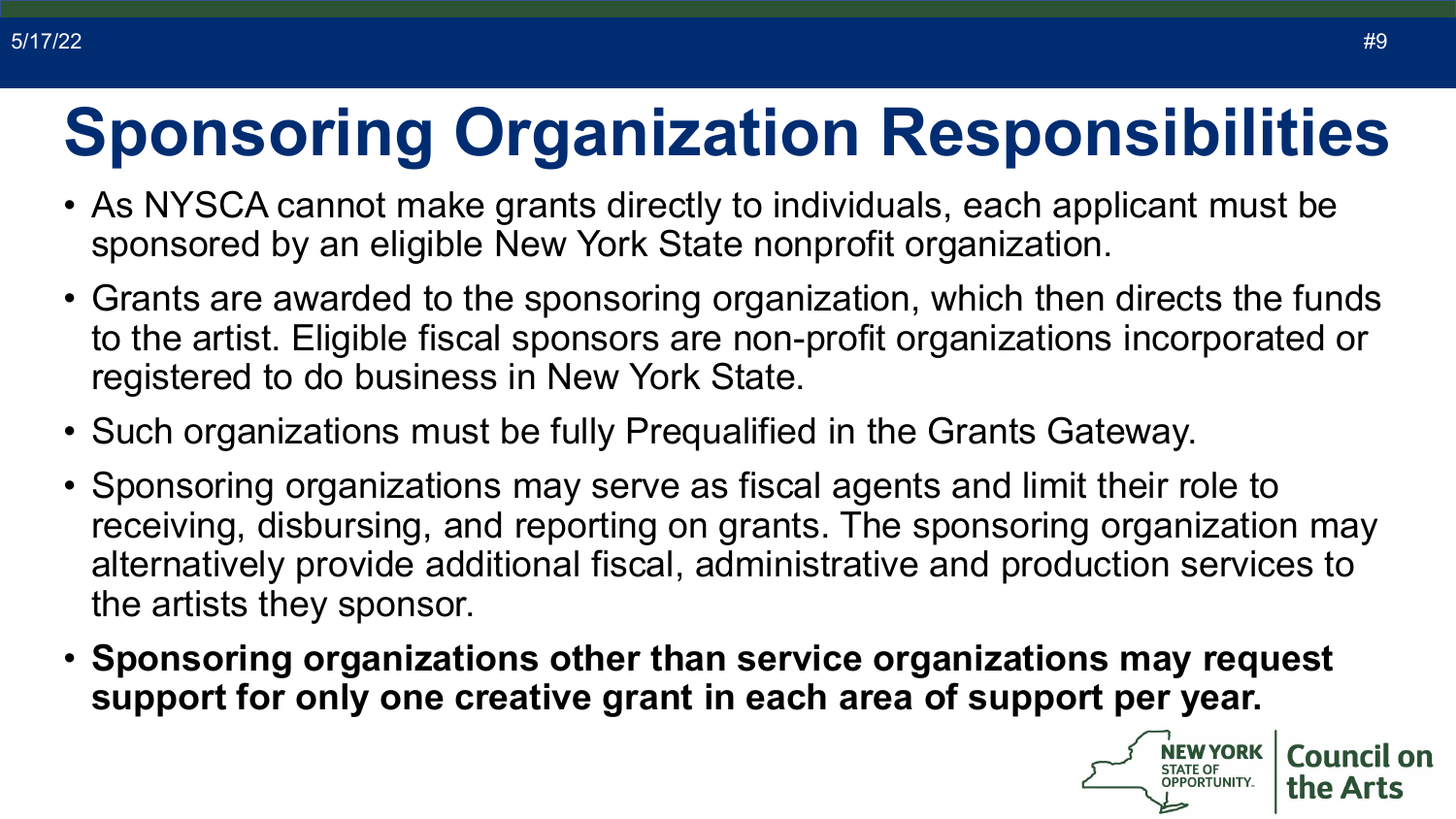## **Sponsored Artist Responsibilities**

- Recognizing that when choosing a sponsor, it is best practice that the artist understands the role of the sponsoring organization.
- Working with the sponsoring organization regarding the submission of the application.
- Supplying the Sponsoring Organization with a completed application narrative and any relevant support materials including proof of residency.
- Keeping themselves apprised of all NYSCA deadlines.
- Providing proper NYSCA credit upon receiving a grant.
- Offering public access during the grant period. This might be a performance of the work/work-in-progress, a presentation, an online component, or other publicly accessible<br>element.

*Note: Artistic control of, and proprietary rights to, any supported project rest exclusively with the artist.*

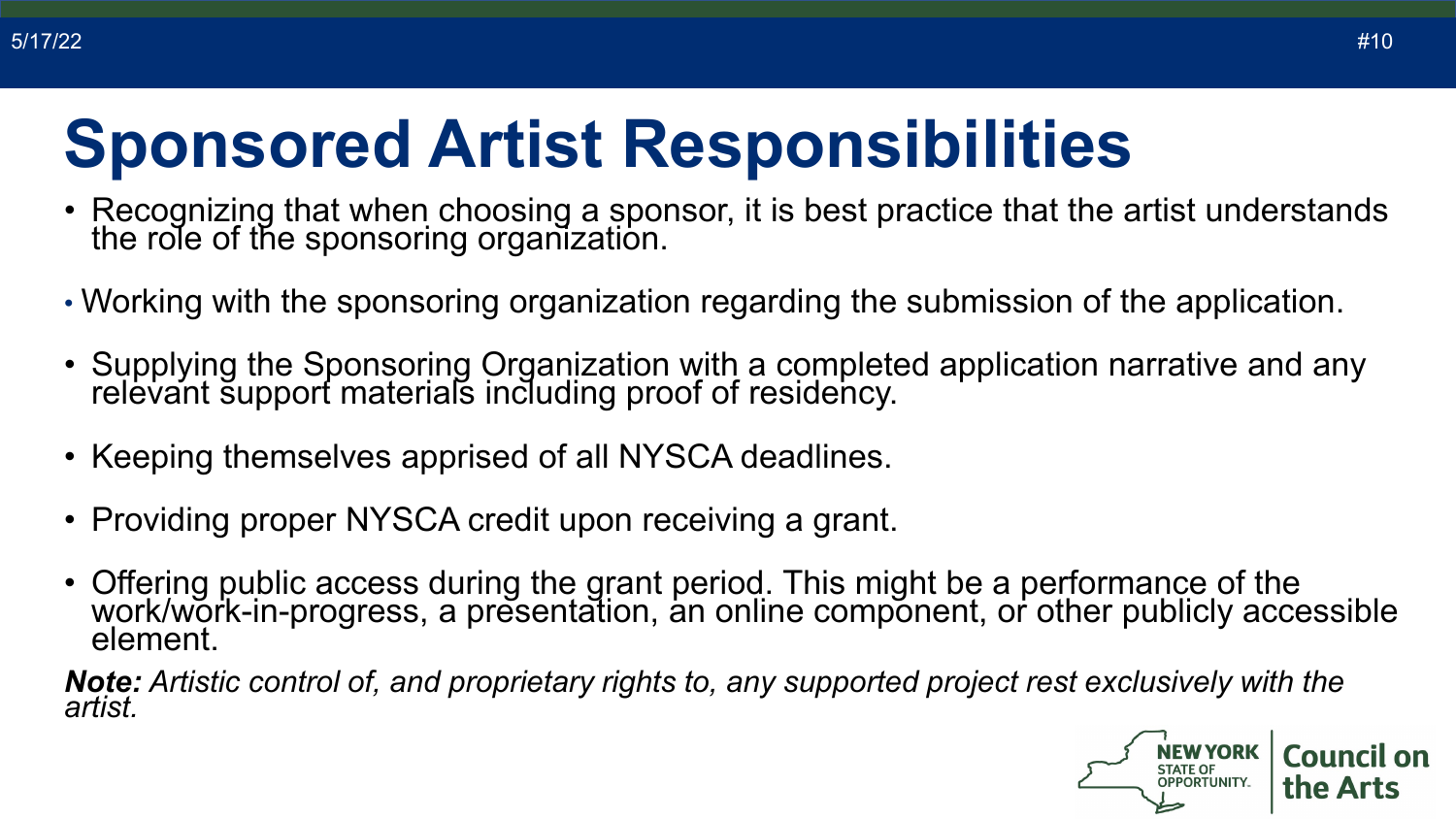# **Registration Questions**

- Are filled out by sponsoring organization in the online application portal.
- These questions pertain to information about the sponsoring organization.
- See pages 7-8 of Support for Artists guidelines for full lists of questions

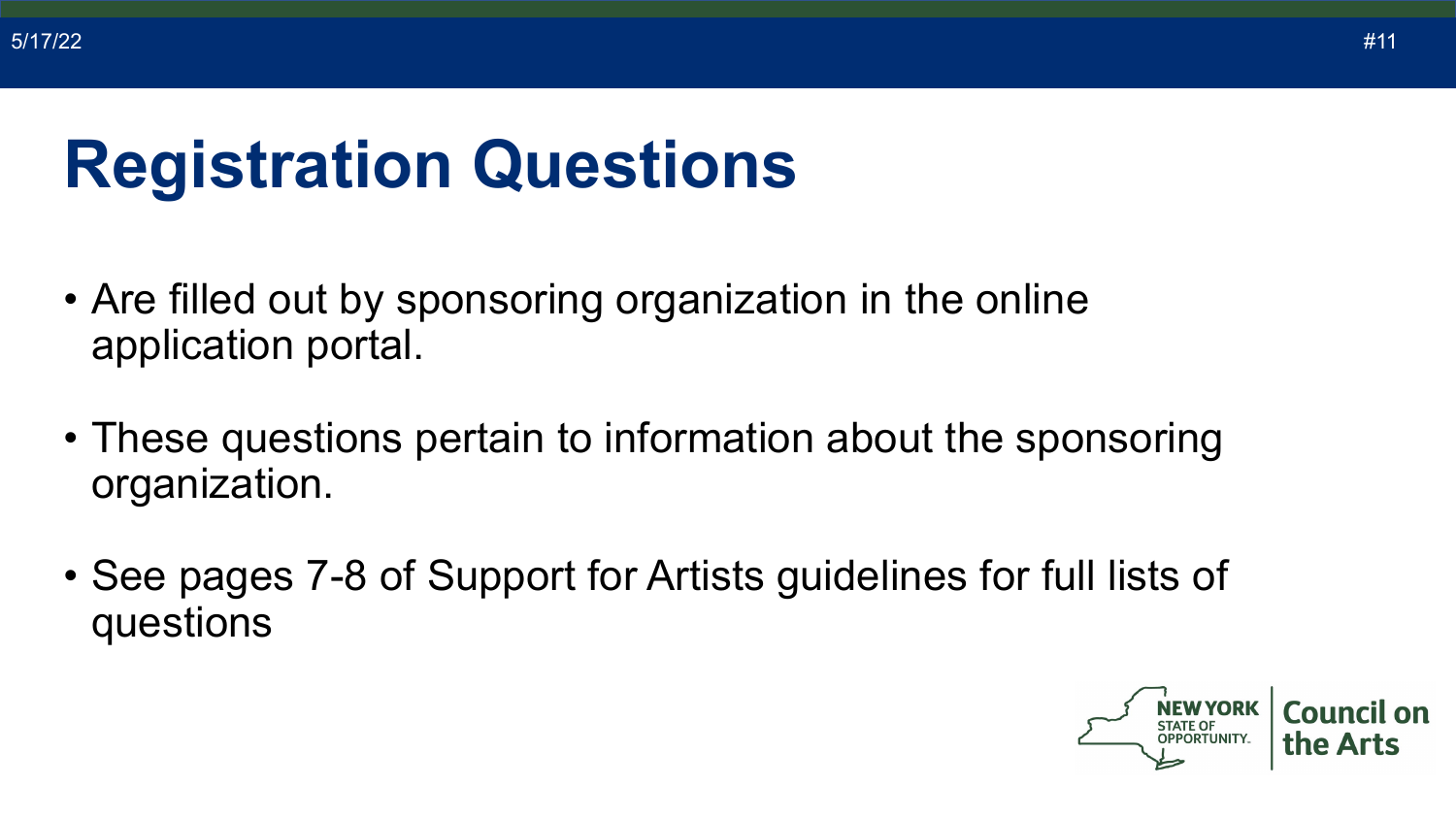### **Sponsored Request Questions**

- Are filled out by sponsoring organization in the online application portal.
- These questions pertain to information about the sponsored artist and project:
- Sponsoring organization will verify lead artist named in application is a current NYS resident.
- Verify that sponsored artist is not a staff or board member of sponsoring organization
- Verify lead artist named in application did NOT apply last year for Support for Artists Opportunity.
- Basic contact information for the sponsored artist: (legal name, address, email, phone).
- Project Title: Provide Name of proposed project (up to 100 characters).
- Project Description: Provide a brief description of proposed project. (up to 250 characters).
- Funded projects will be awarded \$10,000. A sponsoring organization is eligible to take an administrative fee of up to \$500 for a funded project. List amount of fee charged: (if no fee, put 0)
- Select artistic area from dropdown box.
- See page 8 of Support for Artists guidelines for full lists of questions.

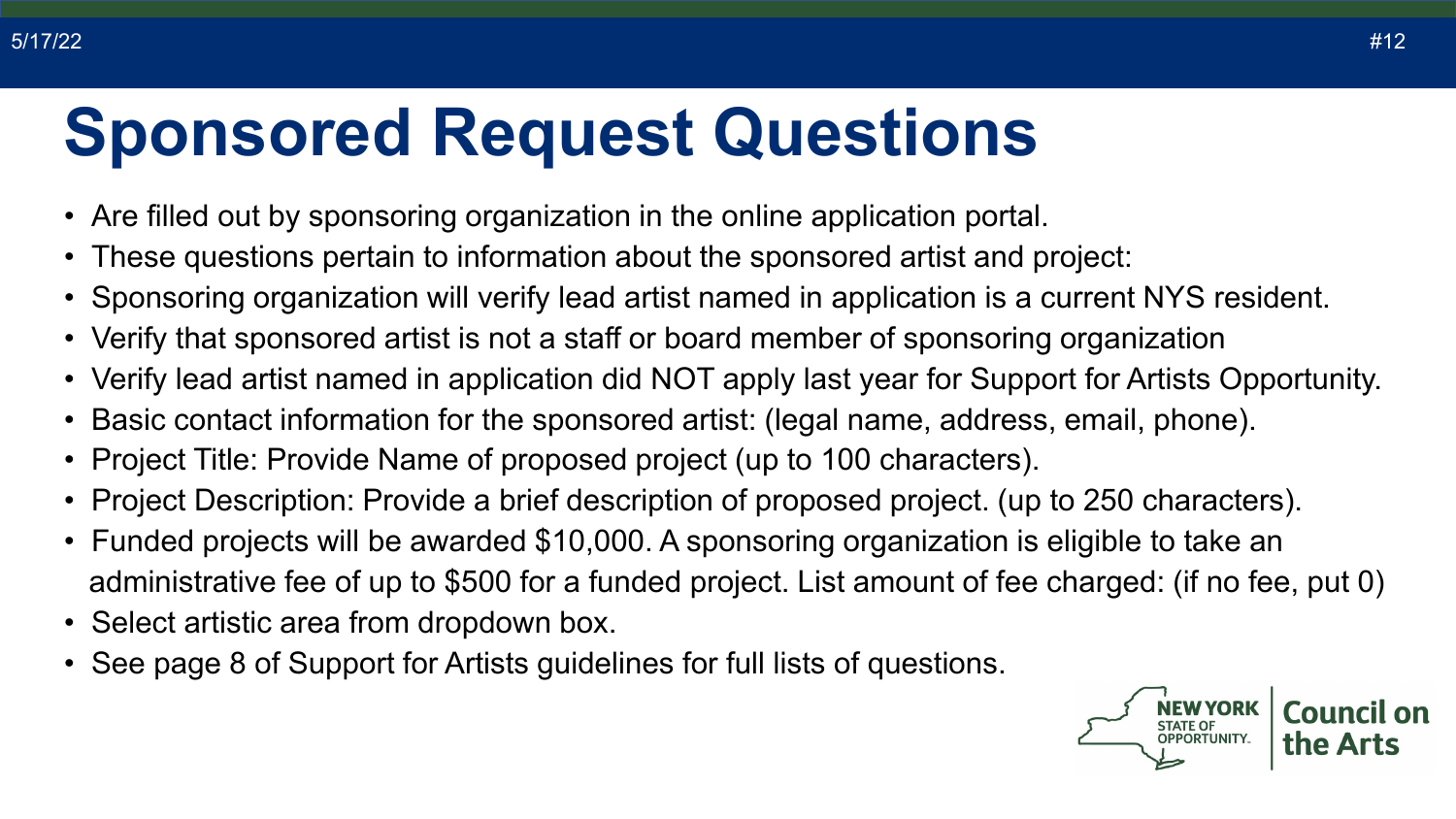### **Narrative Application Questions**

On a self-produced document, each applicant is to speak to the following points as it relates to their proposed project (up to 10,000 characters):

- Include the project title.
- Describe the project for which you are seeking support, including the work to be done in 2023.
- Provide a statement written by the lead artist describing their distinctive vision, stylistic and thematic qualities to be expressed in the proposed work. Include specific context about how proposed project builds on similar work in your field.
- List and describe each work sample's relationship to proposal: Describe each work sample and the relationship between the work sample and the proposed project, noting any stylistic or technical elements that are directly related to proposed project. If proposed project represents a new direction or departure from your past work as demonstrated in the work sample, this should also be discussed.
- Highlight how the individual or team possess relevant experience to creatively lead this project.
- Define the project's intended audience and detail any aspect of the project which will be made accessible to that audience in 2023, as applicable.
- Articulate any novel approaches to public engagement with regards to the creative process or public presentation of proposed project.

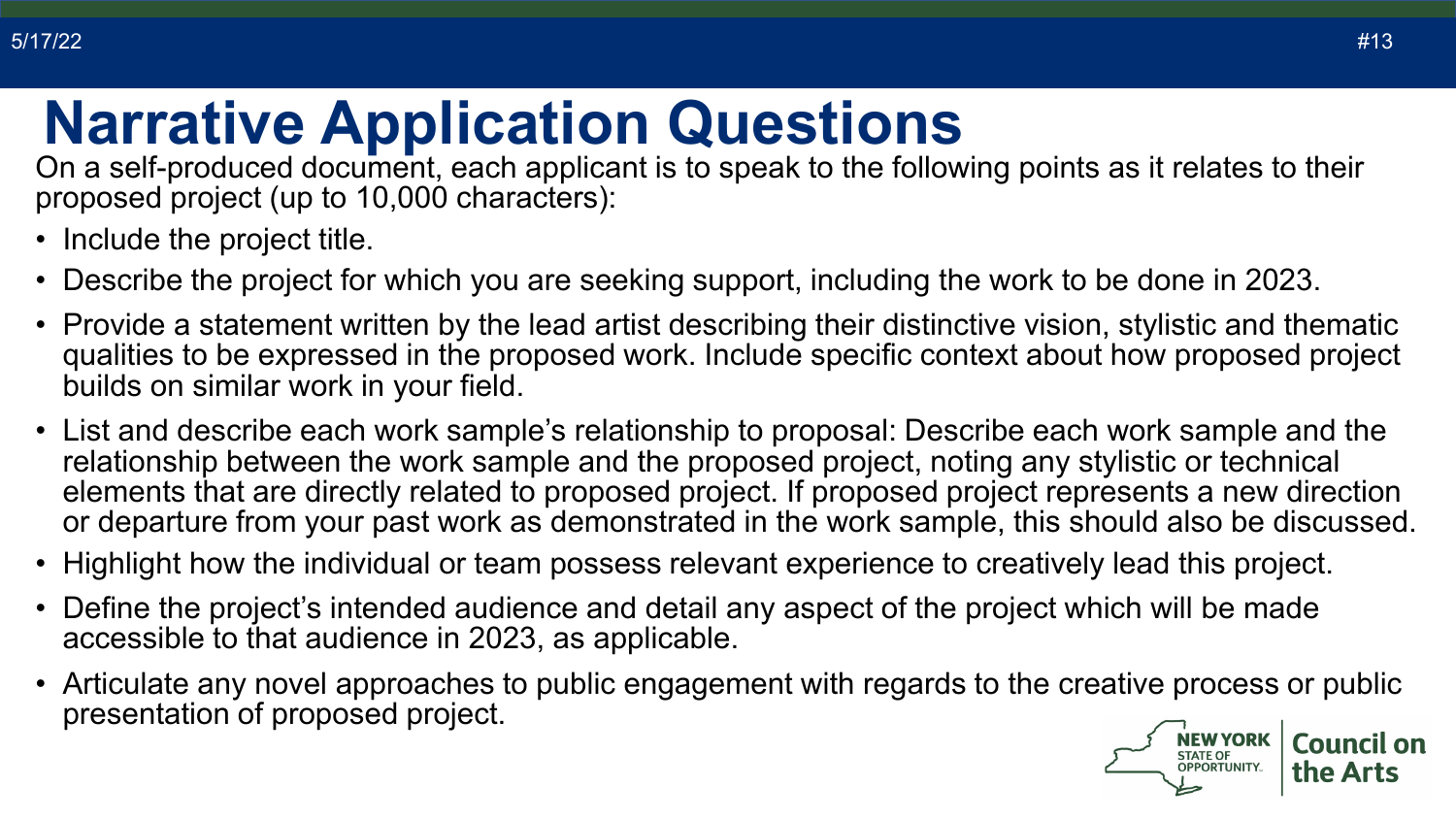## **Application Support Materials**

- Every artistic area has a specific set of support material requirements.
- Support materials including your narrative question response are to be provided as a single multipage PDF that your fiscal sponsor will upload into the online platform.
- Please review the specific support materials that pertain to your specific request. These are listed under each artistic area's summary on pages 10-15 of the Support for Artists guidelines.
- Some support Materials are required while others are optional, please be sure to provide all required support materials.
- When providing video materials please note that you are to create a "links page" listing the links that Panel and staff will use to access this type of support materials. Actual video files are not uploaded into the application portal. Please be sure to provide these links without a password and ensure that they remain active and available for review through the end of this year.

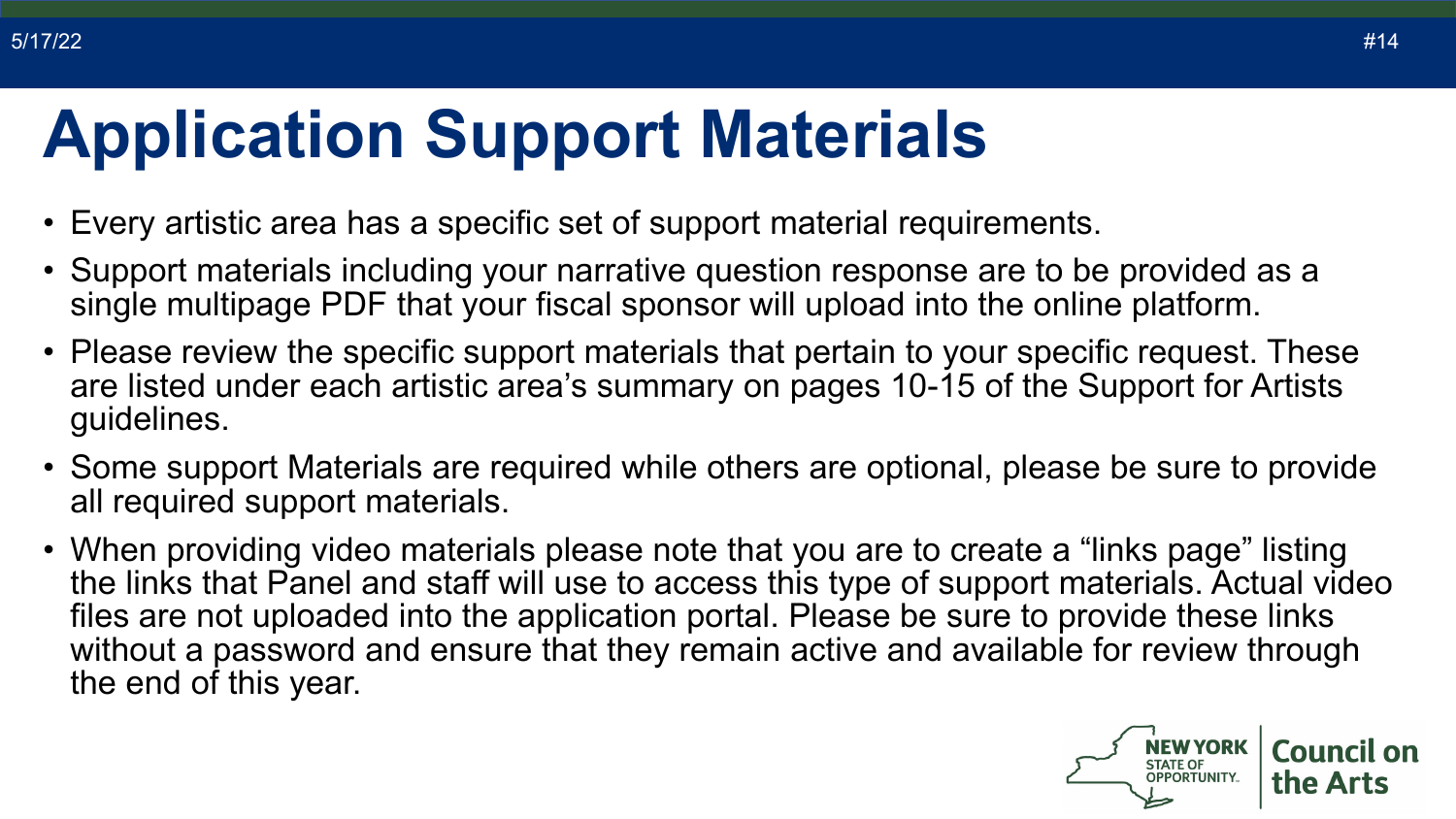# **How is my Application Evaluated?**

NYSCA Artist Support grants will be assessed under one all-encompassing criterion: Creativity. Panelists will consider the application questions and supporting materials to determine a single rating (5-0) for the application. **Any application scoring 2 and below will not be eligible for support.**

#### **Creativity (5-0)**

-Clear artistic vision.

- -Relevance to the artistic development of the artist.
- -Significance, distinctiveness, and innovative qualities of the project.
- -Creative contributions to the discipline.
- -Viability of the project's prospects for completion.

-Relationship and suitability of the project to the artistic goals and mission of the sponsoring or commissioning organization, if applicable. -Proposals that include novel approaches to public engagement with regards to the creative process or public presentation are encouraged.



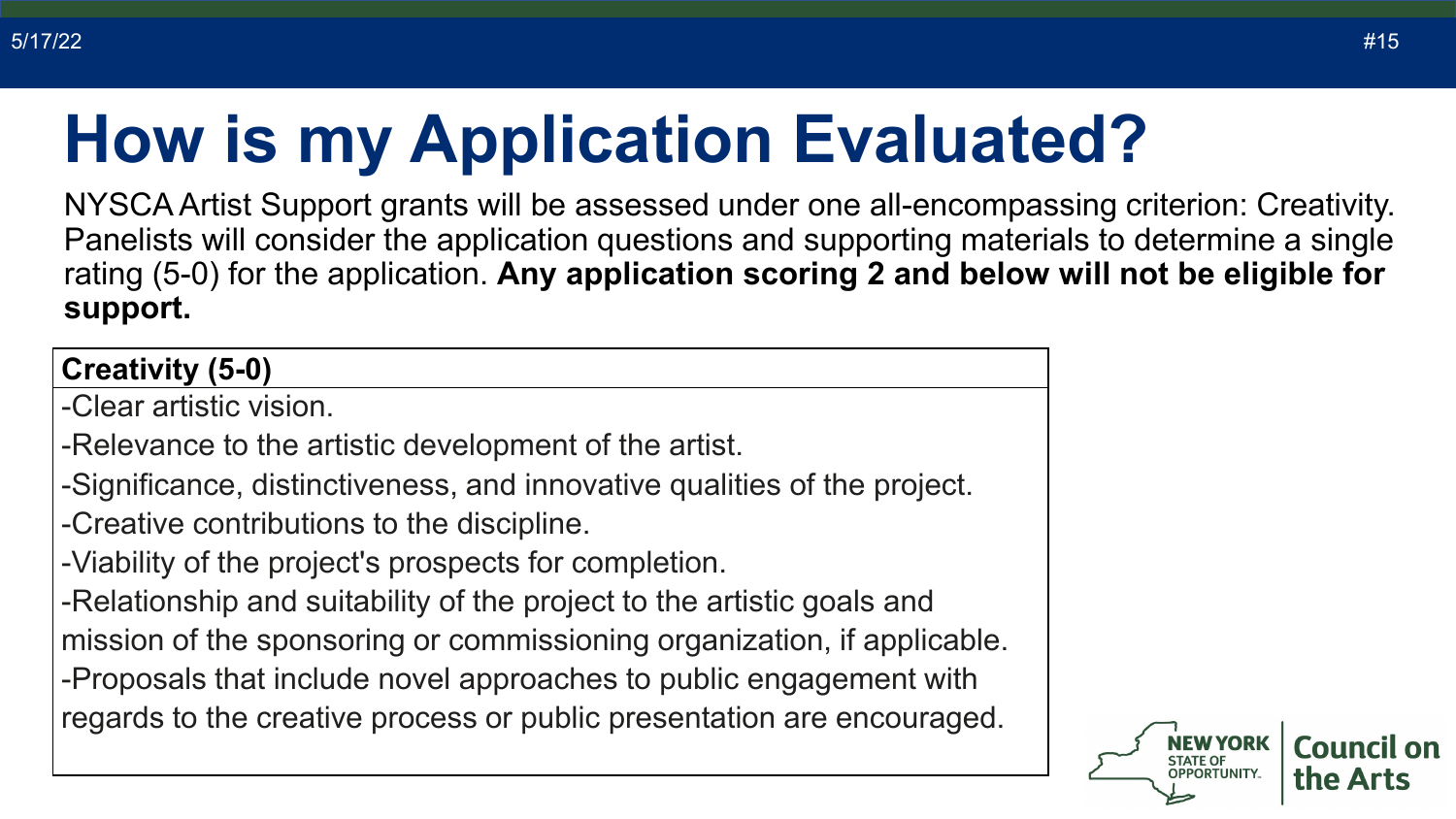| <b>Category Score</b> | <b>Scoring Guide</b>                                                                                                       |
|-----------------------|----------------------------------------------------------------------------------------------------------------------------|
| 5                     | Meets or exceeds all benchmarks.                                                                                           |
| 4                     | Meets most benchmarks.                                                                                                     |
| 3                     | Meets some benchmarks.                                                                                                     |
| $\overline{2}$        | Meets few benchmarks.                                                                                                      |
| 1                     | Does not meet any benchmarks.                                                                                              |
| O                     | Question left unanswered, activities not arts/culture, response provides<br>insufficient detail to understand programming. |

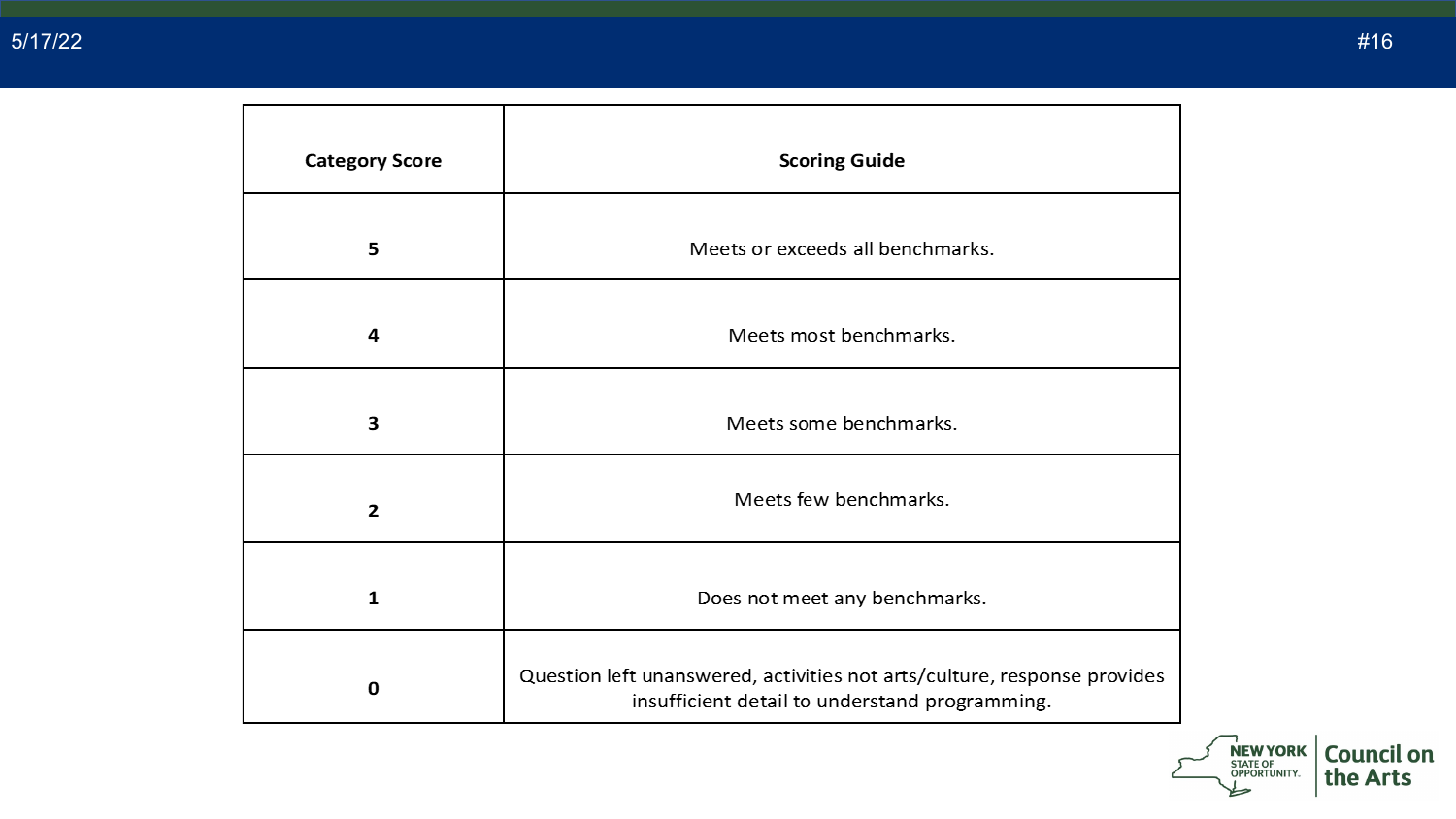# **How is my Application Evaluated?**

- Advisory panels play a key role in NYSCA's grant evaluation process. NYSCA selects a diverse group of professionals from across the state to fulfill the advisory panelist role.
- Each panelist evaluates and numerically rates each request against the criteria in the Funding Opportunity Guidelines. These ratings are then aggregated to one average score for each request. These ratings inform the funding recommendations made by NYSCA staff. The panels meet, with Program staff present, and have an opportunity to discuss applications.
- **Panelist nominations are now being accepted:** [https://arts.ny.gov/panelists](https://gcc02.safelinks.protection.outlook.com/?url=https%3A%2F%2Farts.ny.gov%2Fpanelists&data=05%7C01%7CArian.Blanco%40arts.ny.gov%7Cd3500afa9c644e085ce208da31d6559a%7Cf46cb8ea79004d108ceb80e8c1c81ee7%7C0%7C0%7C637877093865752880%7CUnknown%7CTWFpbGZsb3d8eyJWIjoiMC4wLjAwMDAiLCJQIjoiV2luMzIiLCJBTiI6Ik1haWwiLCJXVCI6Mn0%3D%7C3000%7C%7C%7C&sdata=p0gYJEH%2BrG%2BuFkOkkqZM5VzsDGazW0%2BvIOGedeKeH68%3D&reserved=0)

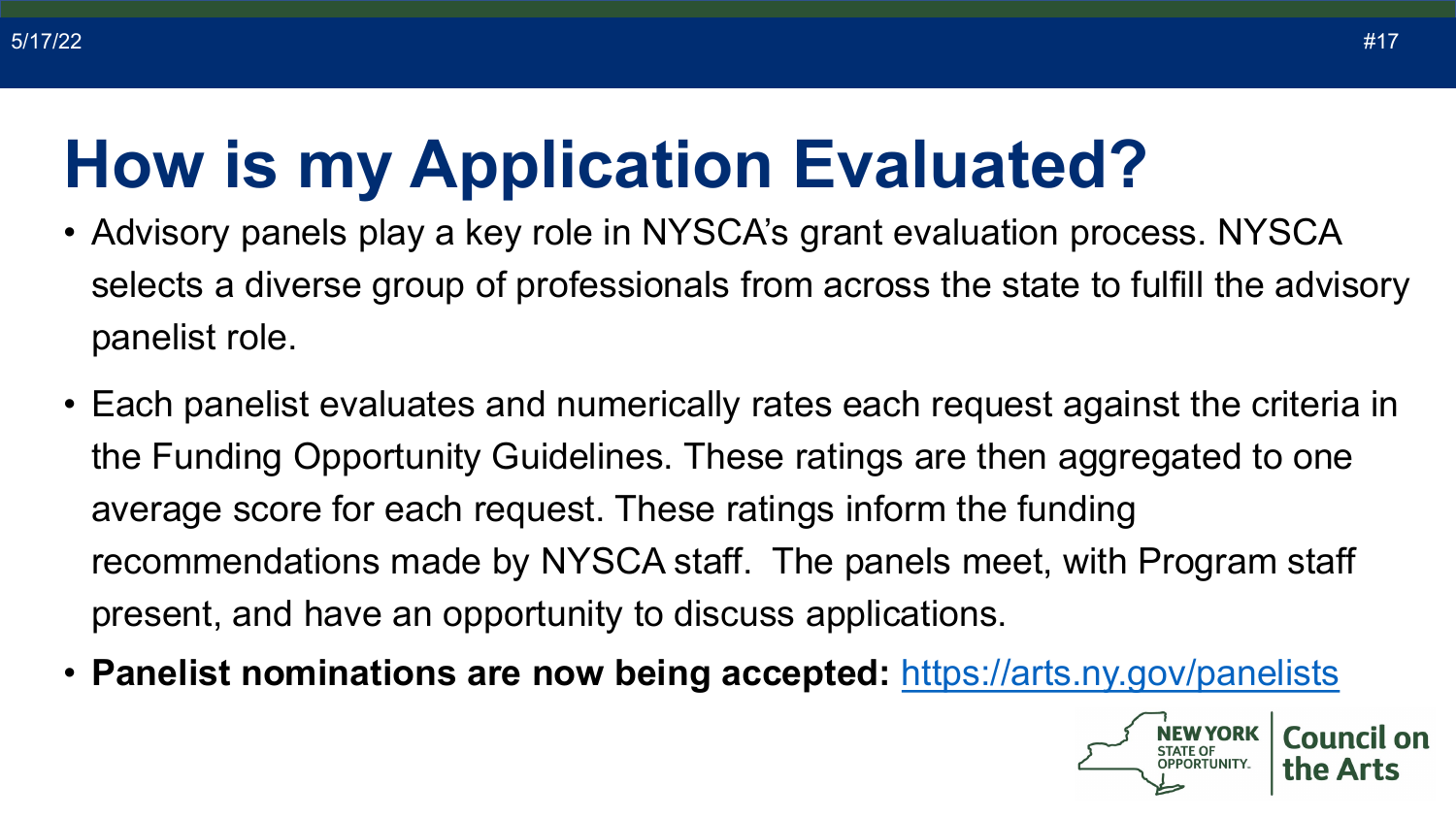# **Frequently Asked Questions (FAQ)**

#### **Q: How do I register as an artist in order to apply?**

A: You do not. All individual artists must apply using a qualified NY State based nonprofit organization as their fiscal sponsor. Artists do not interact with our grantmaking platforms, their fiscal sponsor submits the application on the artist's behalf.

#### **Q: As an Artist how can I find a fiscal sponsor?**

A: NYSCA does not pair artists with fiscal sponsors. However, anyone can look, through our past NYSCA funded list to see organizations that have successfully served as fiscal sponsors in previous years: <u>http://www.nysca.org/grant\_app/org\_search.cfm</u>

### **Q: I have a multi-year grant with NYSCA or plan to apply for organizational support, can I still serve as a fiscal sponsor for an artist?**

A: Yes. Serving as a fiscal sponsor in no way precludes the sponsoring organization from applying to other NYSCA opportunities they qualify for.

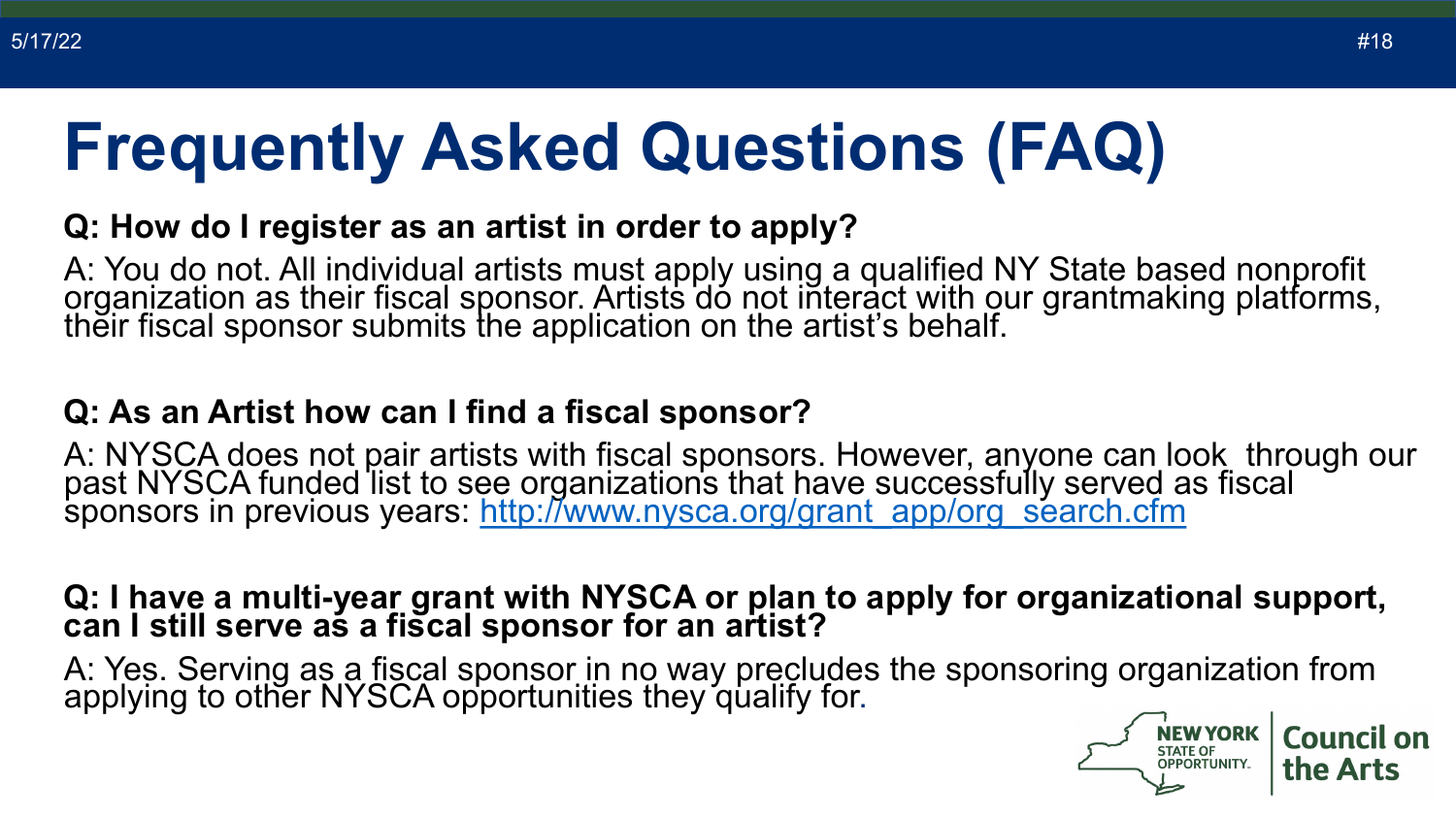### **Frequently Asked Questions (FAQ)**

**Q: I am on the board or on staff of a nonprofit organization, can this organization serve as my fiscal sponsor?** 

A: No. Given that sponsoring organization acts as the custodian of the grant, it can constitute a conflict of interest should the grantee be currently on the Board or an Artistic/Administrative Staff.

#### **Q: I applied last year under the Support for Artists opportunity can I apply this year to The Support for Artist Opportunity?**

A: No, as the sit out rule still applies to both lead artist and project, whether funding was received or not.

#### **We encourage artists to review the following resources:**

- 1. Local Statewide Community Regrant Partners: <https://arts.ny.gov/nysca-regrants-and-partnerships>
- 2. NYFA: <https://www.nyfa.org/awards-grants/>
- 3. NY Media Arts Map: [http://www.nymediaartsmap.org/funding\\_opportunities](http://www.nymediaartsmap.org/funding_opportunities)
- 4. Wave Farm:<https://wavefarm.org/grants/about>
- 5. ART/NY:<https://www.art-newyork.org/funding>
- 6. LitNYS: <https://www.littap.org/>
- 7. NY Folklore:<https://nyfolklore.org/>
- 8. Architectural League: <https://archleague.org/>

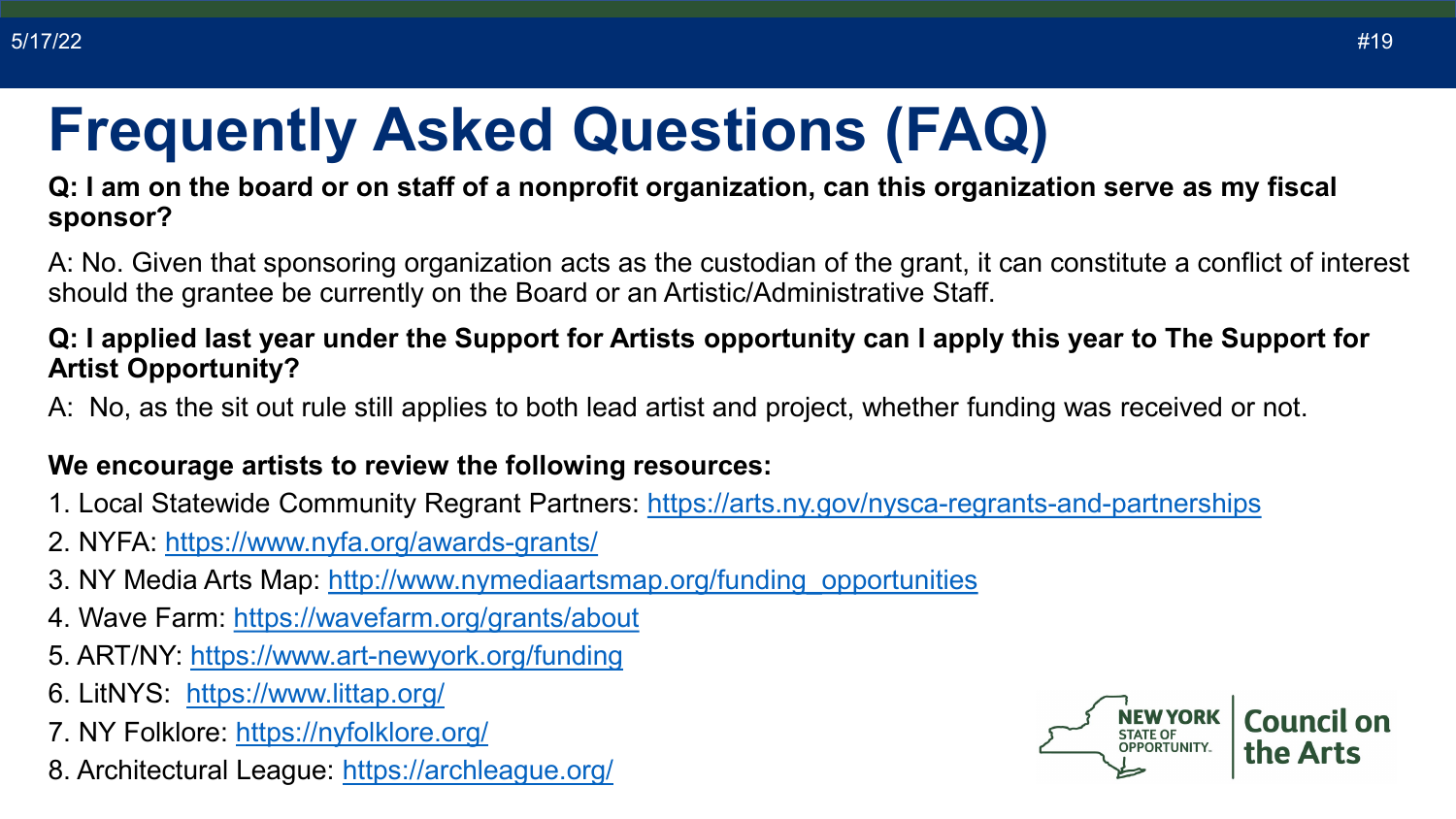# **Who Should I Contact with Questions?**

- For technical questions on submitting online applications or prequalification, contact [help@arts.ny.gov](mailto:help@arts.ny.gov)
- For opportunity-related questions, please contact Program Staff, view contact information here: [https://arts.ny.gov/contact.](https://arts.ny.gov/contact)
- Submit questions at least two weeks before the application deadline. Please note that we do not review written draft application materials.

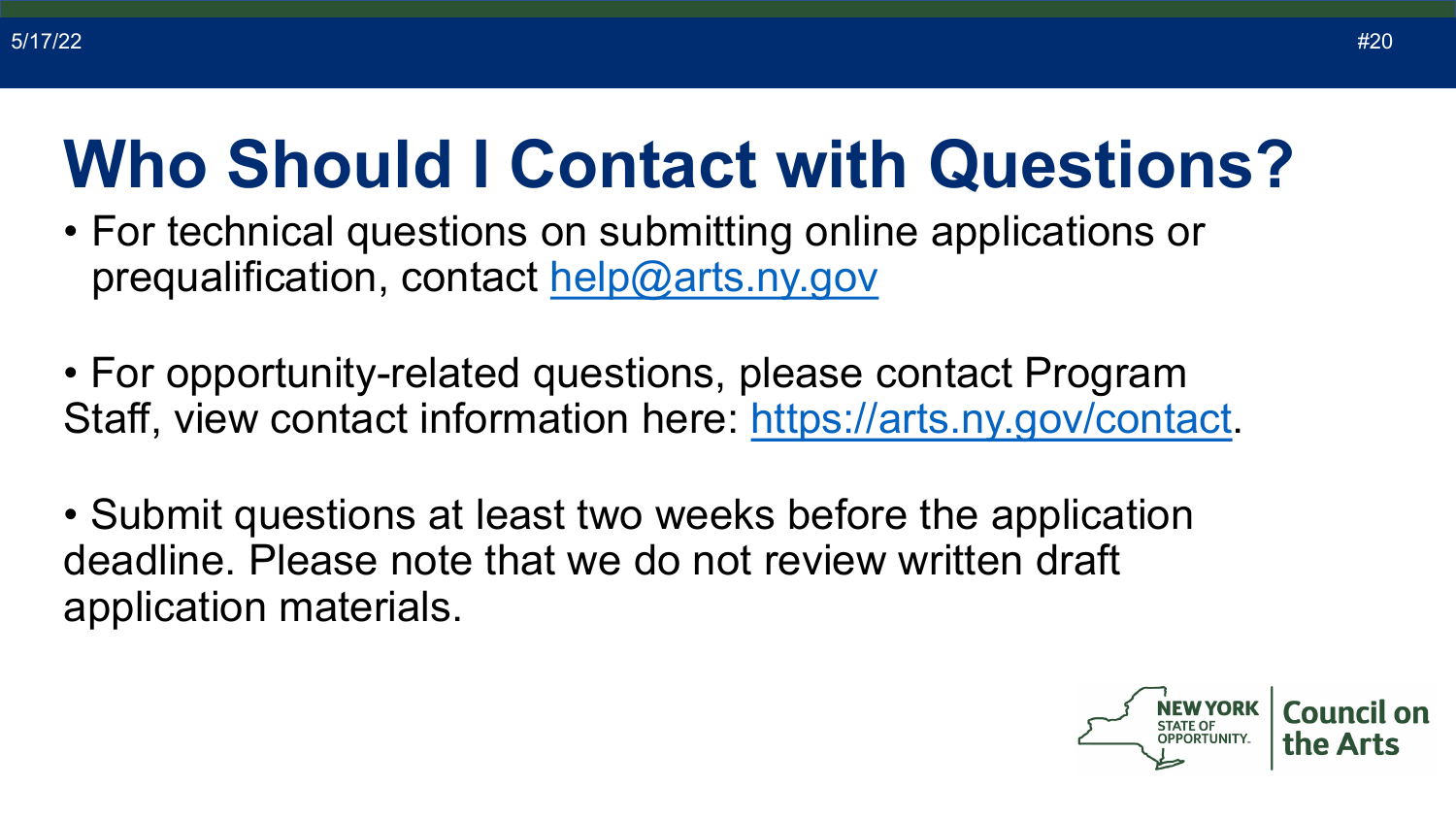# **Next up for NYSCA**

- Webinar Week continues May 16 May 19!
	- **Please note: all webinars are recorded and posted on the NYSCA website**
- Office Hours will begin soon! Please continue to check our website!
- You can reach NYSCA staff beyond office hour sessions
- Don't wait Prequalify! Confirm you are Prequalified.